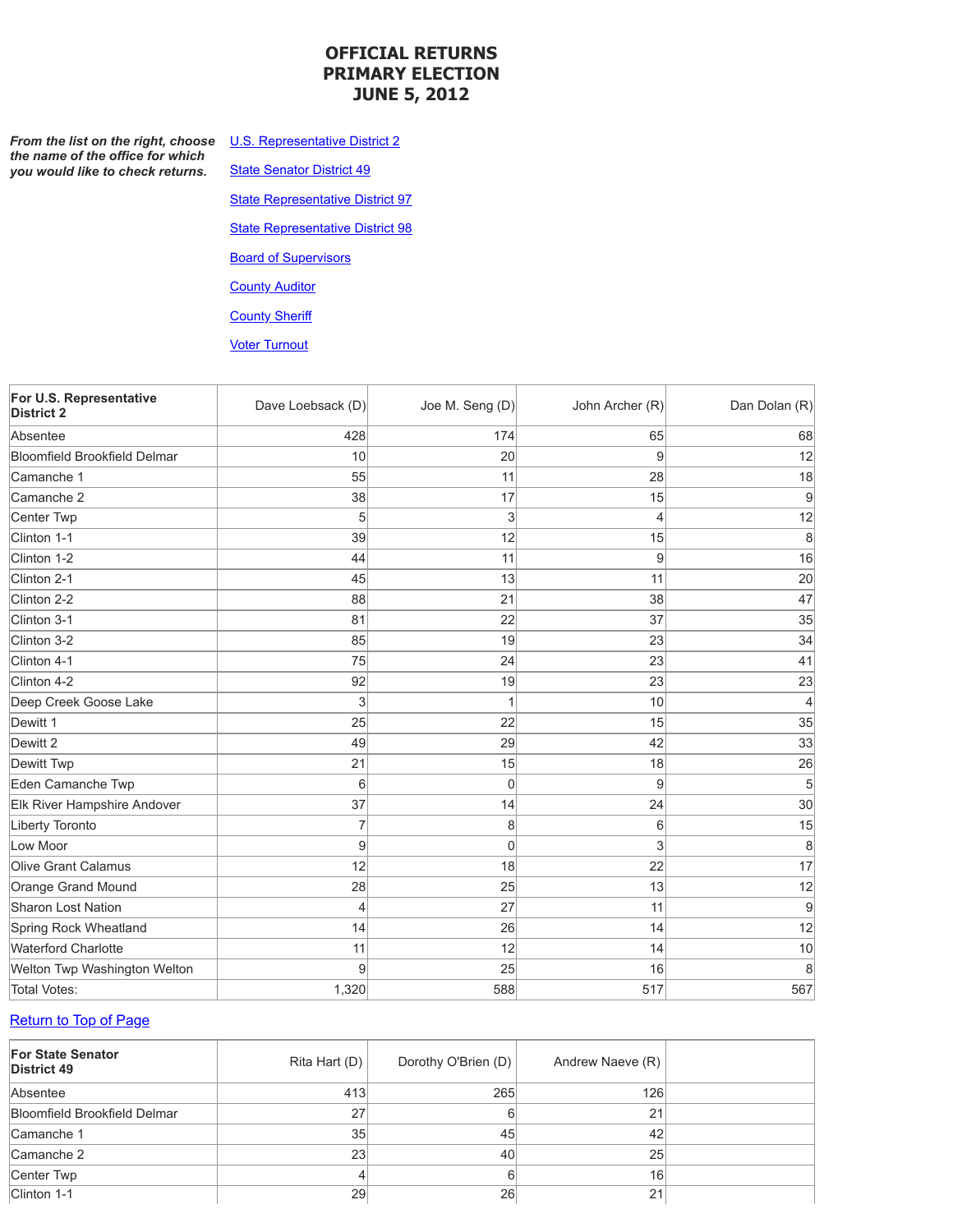| 28    | 34 | 25    |     |
|-------|----|-------|-----|
| 18    | 45 | 32    |     |
| 49    | 70 | 81    |     |
| 39    | 73 | 69    |     |
| 41    | 70 | 50    |     |
| 29    | 83 | 61    |     |
| 36    | 84 | 38    |     |
| 5     | 2  | 16    |     |
| 46    | 12 | 47    |     |
| 62    | 18 | 70    |     |
| 28    | 9  | 39    |     |
| 1     | 5  | 14    |     |
| 13    | 45 | 48    |     |
| 16    | 0  | 20    |     |
| 5     | 4  | 10    |     |
| 29    | 4  | 36    |     |
| 48    | 9  | 21    |     |
| 26    | 4  | 19    |     |
| 39    | 4  | 24    |     |
| 17    | 8  | 22    |     |
| 30    | 4  | 18    |     |
| 1,136 |    | 1,011 |     |
|       |    |       | 975 |

#### Return to [To](#page-0-2)p of Page

<span id="page-1-0"></span>

| <b>For State Representative</b><br><b>District 97</b> | Steven Olson (R) |  |  |
|-------------------------------------------------------|------------------|--|--|
| Absentee                                              | 33               |  |  |
| <b>Bloomfield Brookfield Delmar</b>                   | 21               |  |  |
| Camanche 1                                            | 41               |  |  |
| Camanche 2                                            | 25               |  |  |
| Center Twp                                            |                  |  |  |
| Clinton 1-1                                           |                  |  |  |
| Clinton 1-2                                           |                  |  |  |
| Clinton 2-1                                           |                  |  |  |
| Clinton 2-2                                           |                  |  |  |
| Clinton 3-1                                           |                  |  |  |
| Clinton 3-2                                           |                  |  |  |
| Clinton 4-1                                           |                  |  |  |
| Clinton 4-2                                           |                  |  |  |
| Deep Creek Goose Lake                                 |                  |  |  |
| Dewitt 1                                              | 49               |  |  |
| Dewitt 2                                              | 75               |  |  |
| Dewitt Twp                                            | 44               |  |  |
| Eden Camanche Twp                                     | 14               |  |  |
| Elk River Hampshire Andover                           |                  |  |  |
| Liberty Toronto                                       | 20               |  |  |
| Low Moor                                              |                  |  |  |
| Olive Grant Calamus                                   | 37               |  |  |
| Orange Grand Mound                                    | 21               |  |  |
| <b>Sharon Lost Nation</b>                             | 18               |  |  |
| Spring Rock Wheatland                                 | 25               |  |  |
| <b>Waterford Charlotte</b>                            |                  |  |  |
| Welton Twp Washington Welton                          | 19               |  |  |
| <b>Total Votes:</b>                                   | 442              |  |  |

### [Return](#page-0-2) to Top of Page

<span id="page-1-1"></span>**For State Representative** Mary Wolfe (D)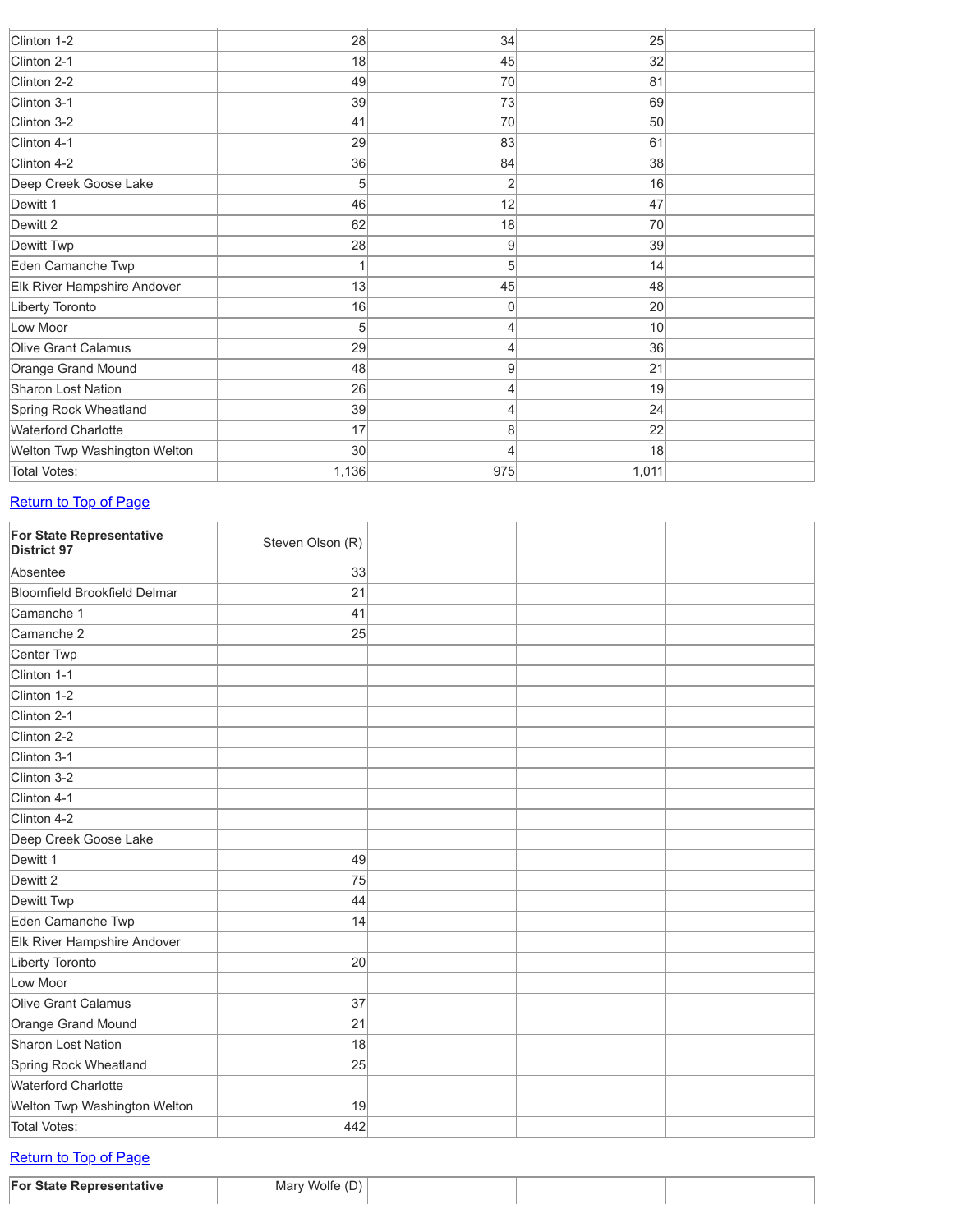| <b>District 98</b>                  |       |  |  |
|-------------------------------------|-------|--|--|
| <b>Absentee</b>                     | 363   |  |  |
| <b>Bloomfield Brookfield Delmar</b> |       |  |  |
| Camanche 1                          |       |  |  |
| Camanche 2                          |       |  |  |
| Center Twp                          | 9     |  |  |
| Clinton 1-1                         | 52    |  |  |
| Clinton 1-2                         | 59    |  |  |
| Clinton 2-1                         | 58    |  |  |
| Clinton 2-2                         | 110   |  |  |
| Clinton 3-1                         | 104   |  |  |
| Clinton 3-2                         | 108   |  |  |
| Clinton 4-1                         | 107   |  |  |
| Clinton 4-2                         | 115   |  |  |
| Deep Creek Goose Lake               | 5     |  |  |
| Dewitt 1                            |       |  |  |
| Dewitt 2                            |       |  |  |
| Dewitt Twp                          |       |  |  |
| Eden Camanche Twp                   |       |  |  |
| Elk River Hampshire Andover         | 49    |  |  |
| Liberty Toronto                     |       |  |  |
| Low Moor                            | 8     |  |  |
| <b>Olive Grant Calamus</b>          |       |  |  |
| Orange Grand Mound                  |       |  |  |
| <b>Sharon Lost Nation</b>           |       |  |  |
| Spring Rock Wheatland               |       |  |  |
| <b>Waterford Charlotte</b>          | 21    |  |  |
| Welton Twp Washington Welton        |       |  |  |
| <b>Total Votes:</b>                 | 1,168 |  |  |

## [Return](#page-0-2) to Top of Page

<span id="page-2-0"></span>

| <b>For Board of Supervisors</b>     | John F. Staszewski (D) | Tom Determann (R) |  |
|-------------------------------------|------------------------|-------------------|--|
| Absentee                            | 563                    | 126               |  |
| <b>Bloomfield Brookfield Delmar</b> | 18                     | 20                |  |
| Camanche 1                          | 55                     | 38                |  |
| Camanche 2                          | 53                     | 25                |  |
| Center Twp                          | 9                      | 16                |  |
| Clinton 1-1                         | 48                     | 21                |  |
| Clinton 1-2                         | 57                     | 22                |  |
| Clinton 2-1                         | 54                     | 29                |  |
| Clinton 2-2                         | 103                    | 75                |  |
| Clinton 3-1                         | 100                    | 61                |  |
| Clinton 3-2                         | 102                    | 48                |  |
| Clinton 4-1                         | 100                    | 59                |  |
| Clinton 4-2                         | 107                    | 32                |  |
| Deep Creek Goose Lake               | 3                      | 16                |  |
| Dewitt 1                            | 47                     | 47                |  |
| Dewitt 2                            | 69                     | 63                |  |
| Dewitt Twp                          | 31                     | 36                |  |
| Eden Camanche Twp                   | 5                      | 14                |  |
| Elk River Hampshire Andover         | 44                     | 49                |  |
| Liberty Toronto                     | 13                     | 19                |  |
| Low Moor                            | $\overline{7}$         | 9                 |  |
| Olive Grant Calamus                 | 24                     | 31                |  |
| Orange Grand Mound                  | 35                     | 19                |  |
| <b>Sharon Lost Nation</b>           | 22                     | 15                |  |
|                                     |                        |                   |  |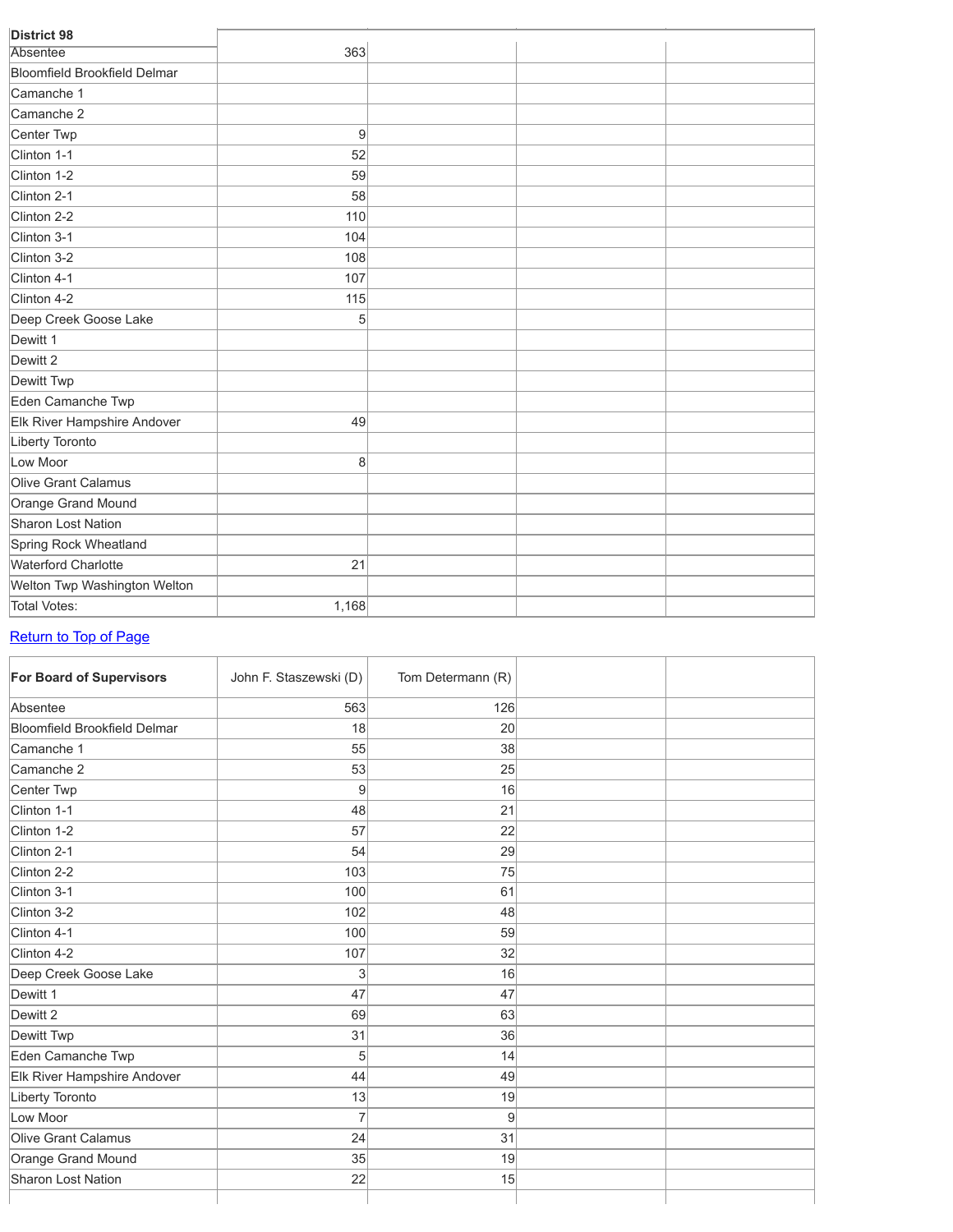| Spring Rock Wheatland        | 34              | 25              |  |
|------------------------------|-----------------|-----------------|--|
| <b>Waterford Charlotte</b>   | 20              | 19              |  |
| Welton Twp Washington Welton | 16 <sub>1</sub> | 16 <sub>1</sub> |  |
| Total Votes:                 | 1.739           | 950             |  |

#### [Return](#page-0-2) to Top of Page

<span id="page-3-0"></span>

| For County Auditor                  | Eric Van Lancker (D) |  |  |
|-------------------------------------|----------------------|--|--|
| Absentee                            | 581                  |  |  |
| <b>Bloomfield Brookfield Delmar</b> | 23                   |  |  |
| Camanche 1                          | 61                   |  |  |
| Camanche 2                          | 55                   |  |  |
| Center Twp                          | 9                    |  |  |
| Clinton 1-1                         | 51                   |  |  |
| Clinton 1-2                         | 54                   |  |  |
| Clinton 2-1                         | 54                   |  |  |
| Clinton 2-2                         | 106                  |  |  |
| Clinton 3-1                         | 103                  |  |  |
| Clinton 3-2                         | 103                  |  |  |
| Clinton 4-1                         | 100                  |  |  |
| Clinton 4-2                         | 106                  |  |  |
| Deep Creek Goose Lake               | 5                    |  |  |
| Dewitt 1                            | 47                   |  |  |
| Dewitt 2                            | 71                   |  |  |
| Dewitt Twp                          | 30                   |  |  |
| Eden Camanche Twp                   | 5                    |  |  |
| Elk River Hampshire Andover         | 44                   |  |  |
| Liberty Toronto                     | 14                   |  |  |
| Low Moor                            | 8                    |  |  |
| Olive Grant Calamus                 | 28                   |  |  |
| Orange Grand Mound                  | 41                   |  |  |
| Sharon Lost Nation                  | 22                   |  |  |
| Spring Rock Wheatland               | 38                   |  |  |
| <b>Waterford Charlotte</b>          | 20                   |  |  |
| Welton Twp Washington Welton        | 17                   |  |  |
| Total Votes:                        | 1,796                |  |  |

# [Return](#page-0-2) to Top of Page

<span id="page-3-1"></span>

| For County Sheriff           | Richard J. Lincoln (D) |  |  |
|------------------------------|------------------------|--|--|
| Absentee                     | 585                    |  |  |
| Bloomfield Brookfield Delmar | 27                     |  |  |
| Camanche 1                   | 64                     |  |  |
| Camanche 2                   | 54                     |  |  |
| Center Twp                   | 10 <sup>1</sup>        |  |  |
| Clinton 1-1                  | 49                     |  |  |
| Clinton 1-2                  | 57                     |  |  |
| Clinton 2-1                  | 56                     |  |  |
| Clinton 2-2                  | 108                    |  |  |
| Clinton 3-1                  | 101                    |  |  |
| Clinton 3-2                  | 104                    |  |  |
| Clinton 4-1                  | 101                    |  |  |
| Clinton 4-2                  | 111                    |  |  |
| Deep Creek Goose Lake        | 5                      |  |  |
| Dewitt 1                     | 52                     |  |  |
| Dewitt 2                     | 76                     |  |  |
| Dewitt Twp                   | 33                     |  |  |
|                              |                        |  |  |